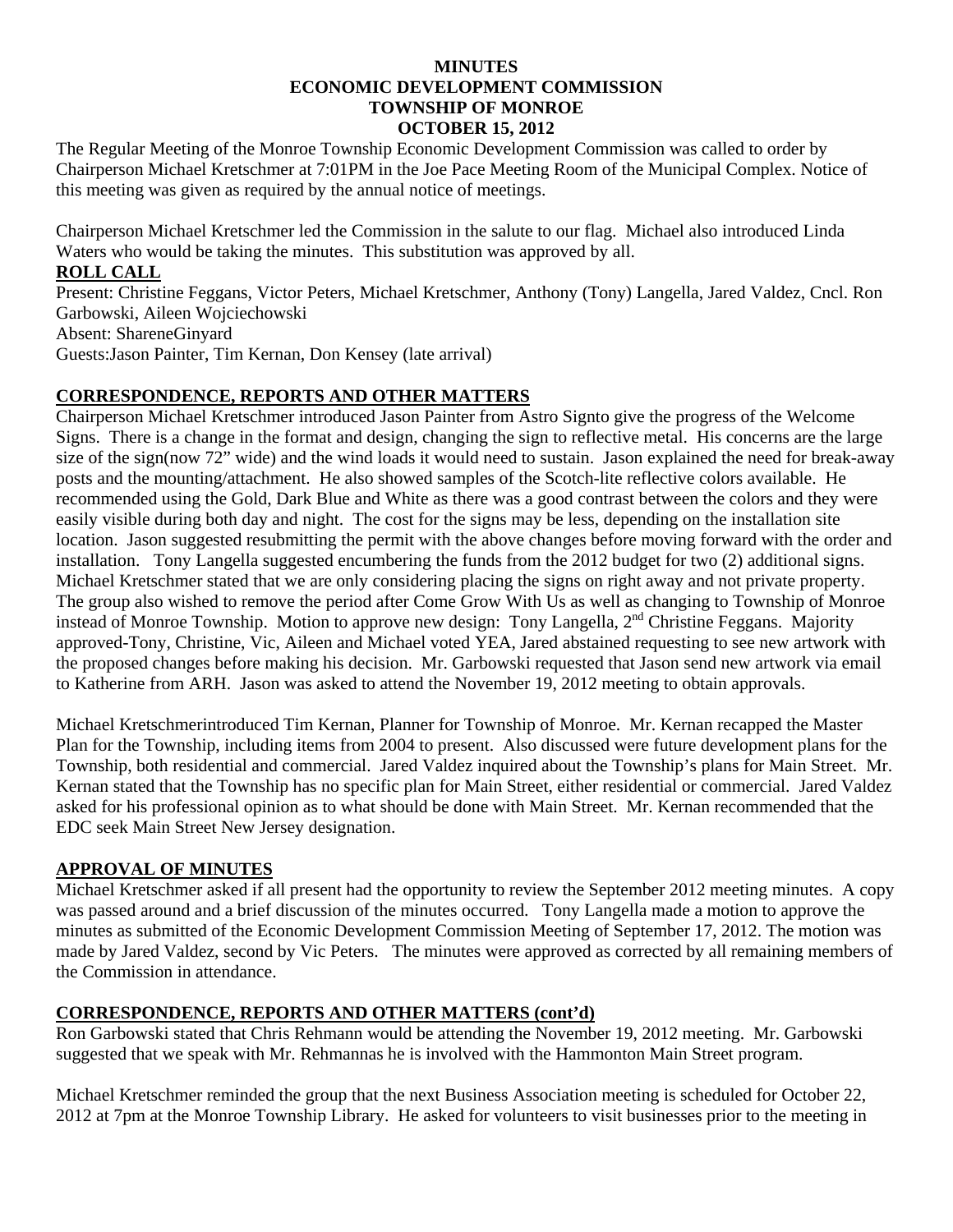# **Economic Development Commission Minutes** *(cont'd)* **October 15, 2012**

order to get more owners to attend. Tony Langella, Michael Kretschmer and Christine Feggans agreed to visit businesses on Friday, October 19<sup>th</sup> at 1pm. All three also agreed to attend the Business Association Meeting.

New Business-

Mr. Garbowski has secured a new Secretary for the EDC. She will be available starting in November.

Michael Kretschmer wants to schedule another Call to Service Forum for November 8, 2012. Walt Bryson was scheduled to attend. Aileen Wojciechowski suggested waiting until the Township reorganization which happens in January 2013, as the groups are not sure what positions need to be filled in November. Michael Kretschmer will contact Felix from Call to Service to have the meeting rescheduled.

## **ROUNDTABLE**

 $\sim$ Tony – is pleased with what the group has accomplished. He feels we need the signs completed right away. He is glad that the Business Association meetings have had a great turn out.

~Jared – would like to see the website updated and forms available online for businesses. He will provide a list suggesting what he feels needs to be changed.

~Christine – felt Mr. Kernan's presentation was excellent and realizes that we will be bombarded with

developments, that homework needs to be done and feels the Business Association will help.

 $\sim$ Vic– no matters to discuss but agrees that Main Street has gone downhill since 1975.

~Aileen-would like to speak with another town's EDC in order to share information and ideas.

~Michael-felt that he already brought up matters he wished to discuss and thanked Don Hensey for attending.

### **ADJOURNMENT**

With no further business to discuss, Chairperson Michael Kretschmer asked for a motion to adjourn. Jared Valdez made a motion to adjourn the Monroe Township Economic Development Commission Meeting of October 15, 2012. The motion was seconded by Tony Langella; all in favor. Meeting adjourned shortly after 9pm.

Respectfully submitted, Linda C. Waters, Guest/Volunteer